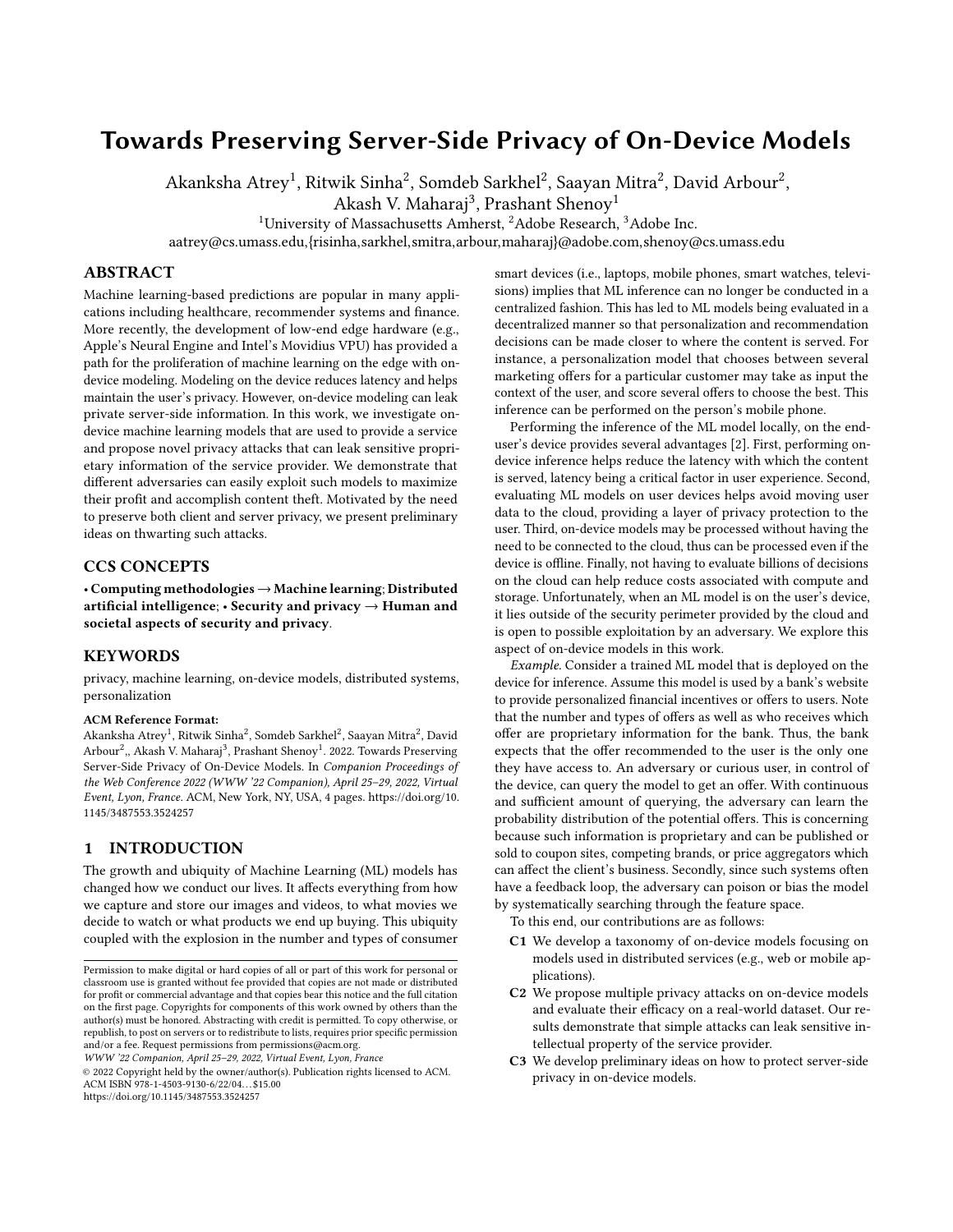<span id="page-1-0"></span>Table 1: Descriptions of white-box (WB) and black-box (BB) on-device models with the components of the ML model accessible by a user. "Rep" denotes representations.

| Model       | <b>Feature Space Output Space</b> |                          |                                              | Internals |  |
|-------------|-----------------------------------|--------------------------|----------------------------------------------|-----------|--|
| <b>Type</b> |                                   |                          | All Model Input   Model Output   Weights Rep |           |  |
| WB          |                                   |                          |                                              |           |  |
| <b>BB</b>   |                                   | $\overline{\phantom{0}}$ |                                              |           |  |

# 2 PRIVACY ATTACKS ON ON-DEVICE MODELS

### 2.1 Problem Setup

We focus on the multi-class classification task using one-vs-all models which are popular in many industry applications [\[7\]](#page-3-2). We describe the threat model and its entities as follows.

Service Provider. We consider a service provider  $S$  which is responsible for providing an arbitrary service to its users. The service provider requires the usage of machine learning-based predictions to provide the best service. We assume  $S$  trains a one-vs-all  $k$ -class classification model  $M : X \rightarrow Y$ , where X represents a user's contextual information and Y represents a service provided to the user (e.g., marketing offer). The final output is given by  $y = \text{argmax}_{1...k} f_k(x) = M(x)$  where  $f_k$  represents a binary classification model of response for class  $k$ . This model is deployed on its users' devices. We assume  $Y$  and the representations learned by  $M$  are proprietary information.

User. We consider user  $U$  who employs the service provided by  $S$ . We assume  $U$  keeps a deployed version of  $M$  on their local device and employs the service in an honest manner by accepting the service,  $M(X_U) = y$ , as provided by S.

Adversary. We consider adversary  $A$  who intends to exploit the service provided by S. Similar to  $U$ , we assume  $\mathcal A$  keeps a deployed version of  $M$  on their local device. Further, we assume  $\mathcal A$ is treated like a regular user  $\mathcal U$  and provided a service  $y$  based on their contextual data  $X_A$ . We consider  $A$  to be a curious adversary that attempts to learn  $M(X'_A) \to Y$  (i.e., proprietary information).

Note, our focus is on privacy rather than security. Thus, we do not consider external security threats such as model or data theft. Instead, we focus on the privacy of the information available to, and business interests of the service provider S.

### <span id="page-1-1"></span>2.2 Taxonomy of On-Device Models

The model space can be divided into three segments: feature space, prediction space and internals. Each segment can contain numerous features describing the input, output and internal representations. Additionally, we observe the common case where  $S$  collects multiple features from the customer and employs only a subset of them for training  $M$ .

We focus on two classes of on-device models, white-box and black-box. In the traditional user privacy setting, a white-box model is transparent where all its parameters are accessible and a blackbox model is opaque with its model architecture and parameters hidden. Since on-device models reside on a user's device and have the ability to execute offline, certain aspects such as model input and output are automatically accessible.

In this work, we define white-box models as ones whose feature space and prediction space are visible to the user, yet the representations learned by the model are unknown. This implies that the  $K$  models are visible in a one-vs-all  $k$ -class model. This is representative of the setting where a model is running on a webpage by being embedded into the webpage's code. In such a setting, the model is accessible via methods such as browser's inspect element. On the other hand, black-box models refer to models where only the total set of features and the model output (i.e., offer) are visible to the user. This is representative of a model embedded into an application's binary interface, common in mobile applications. We

### <span id="page-1-2"></span>2.3 Privacy Attacks

describe these models in Table [1.](#page-1-0)

In this work, we focus on server-side privacy attacks on on-device models which aim to recover the representations learned by model . Attacks on on-device models can be divided into two categories, white-box and black-box. We present three attacks: model inversion, white-box random querying and black-box large-scale querying.

2.3.1 Model Inversion Attack. As described in Section [2.2,](#page-1-1) in the white-box setting, adversary  $\mathcal A$  has access to the  $K$  binary classification models in  $M$ . Model inversion attacks are plausible in such a setting for neural network based models. These attacks have historically been employed to learn sensitive attributes in the training data using a trained ML model [\[4\]](#page-3-3). In this work, we can use such an attack to exploit each binary classification model and reconstruct the input for each class using backpropagation.

Particularly, we exploit confidence information of these models. Since  $f_k(x)$  is a binary classification model,  ${\mathcal{A}}$  can recover the set of inputs by assigning a 100% probability to the class confidence. Thus, for each model  $f_k$ , the attack reconstructs input  $x_k$  by iteratively transforming a randomly generated input towards the value that maximizes class  $k$ . With sufficient amount of iterations,  $A$  can recover all potential  $x_k \rightarrow y_k$  mappings.

2.3.2 Random Querying Attack. Another white-box attack is randomly querying the known model input to gather all potential classes. Here  $\mathcal A$  has access to the features used by the model and number of classes. The goal is to iteratively query the features used by the model to recover the  $k$  classes. The adversary can directly use  $M$  rather than the individual models to conduct the attack.

2.3.3 Large-Scale Querying Attack. The black-box attack is more complex as  $A$  does not have access to the number of classes and set of features employed by the model. Here  $\mathcal A$  only has access to all the features collected by the service provider. In such a case, similar to the white-box random querying attack, the adversary can randomly query all features at scale.

# 3 EVALUATION OF SERVER-SIDE PRIVACY LEAKAGE

### 3.1 Experimental Setup

Data. We use a real-world web experimentation dataset from a major telecommunications retailer for evaluation. This dataset consists of session level data where users are randomly exposed to one of multiple treatments via A/B tests. The treatment identifier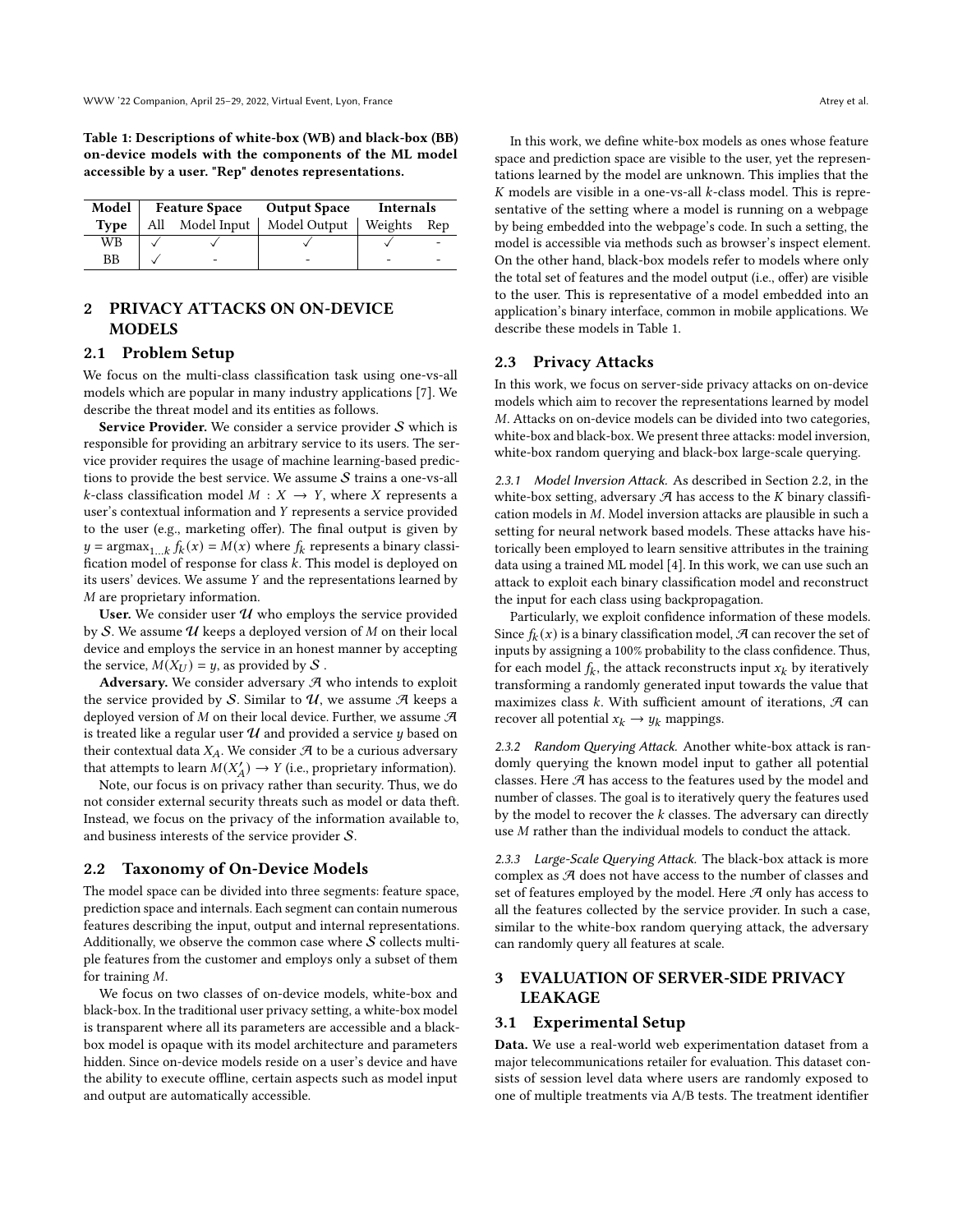<span id="page-2-0"></span>Table 2: Difference between traditional serialized models and ONNX models for random forests (RF) and deep neural networks (DNN).

|            |             | Size (KB) | Runtime (s) | Accuracy $(\%)$ |
|------------|-------------|-----------|-------------|-----------------|
| RF         | Cloud       | 11300     | 0.2642      | 99.24           |
|            | <b>ONNX</b> | 5895      | 0.4176      | 99.24           |
| <b>DNN</b> | Cloud       | 564       | 0.2578      | 98.84           |
|            | <b>ONNX</b> | 560       | 0.0989      | 98.84           |

along with profile and contextual features are captured at the time of treatment. Any subsequent conversions in the form of sign-ups for offers are then recorded, joined with the features vectors, and treated as positive samples. A lack of conversion is treated as a negative sample. The dataset consists of 30,000 samples each with ∼ 900 features (∼ 17000 after processing and one hot encoding).

Models. We train two types of one-vs-all multi-class classification models, random forests and deep neural networks (DNN), particularly a two-layer multilayer perceptron. Here, a model is trained for each class and the final output is the argmax over the classes for the conversion prediction model.

To mimic the on-device setting, we use the Open Neural Network Exchange (ONNX) format [\[1\]](#page-3-4). ONNX is an open source format to represent machine learning models and enhance interoperability. Table [2](#page-2-0) describes the difference between traditional serialized models versus ONNX models. Transforming trained random forests to the ONNX format reduces the storage size by more than 50% but increases runtime. For DNNs, we see that the size of the models stay around the same but there is a huge improvement in runtime complexity. In both cases, the prediction accuracy is unaffected.

**Measures.** The goal of the attacks is to recover  $M$ 's input to output mappings. We evaluate the attack efficacy via the average percentage of prediction space (classes) recovered while learning input to output representations.

### 3.2 Results

We first identify the runtimes of the attacks described in Section [2.3.](#page-1-2) Table [3](#page-2-1) contains runtimes of recovering the full set of input to output mappings in the DNN. All results are aggregated for 100 users. The model inversion attack performs the fastest; given the simplicity of the binary classification models in  $M$ , it is easy to recover input in less than five iterations. Random querying on the model input also performs fairly fast but slower than the model inversion method. However, we note that running large scale querying is much slower. With only 1000 unused (extra) features, large-scale querying was approximately 1045 and 36 times slower than the model inversion and random querying attacks, respectively.

We further evaluate the querying methods in the white-box and black-box setting. Figure [1a](#page-3-5) demonstrates the effect of differing query sample sizes on the average percentage of prediction space recovered. The adversary is successfully able to recover the DNN's output, that is the potential recommendation content, with a limited number of queries in both the white-box and black-box scenario. Attacking the random forest, however, is around 80% successful with 5000 queries. We hypothesize this is due to random forests being more robust to outliers than DNNs [\[3\]](#page-3-6), since they are based

<span id="page-2-1"></span>

| Table 3: Runtimes of privacy attacks to recover full set of |  |  |  |  |
|-------------------------------------------------------------|--|--|--|--|
| input to output mappings.                                   |  |  |  |  |

| <b>Model Type</b> | <b>Attack</b>        | Runtime (s) |  |
|-------------------|----------------------|-------------|--|
| White-box         | Model Inversion      | 0.0531      |  |
|                   | Random Querying      | 1.5323      |  |
| Black-box         | Large Scale Querying | 55.4894     |  |

on decision trees as base learners. The response surface learnt by a random forest is less smooth than that of a DNN and random queries are not bounded to the same distribution as the training data. Thus the DNN ends up revealing more private information whereas the random forest is more robust to such inputs.

Although the number of queries do not affect performance of white-box versus black-box models, the runtime is substantially greater for black-box attacks. We evaluate the impact of the number of unused features on the attack runtime. Based on the trends in Figure [1c,](#page-3-5) we hypothesize the impact grows exponentially. We argue in Section [4](#page-2-2) that this aspect can be used to thwart such attacks.

Figure [1b](#page-3-5) shows the effect of varying the number of features we query on the prediction space recovered with 1000 queries. The results are averaged over ten samples. Interestingly, the adversary is quite successful in attacking both the random forest and DNN even with a limited subset of model input being queried.

Key Takeaways: Model inversion and limited querying attacks can recover the service provider's private information efficiently in white-box models. Although results demonstrate that black-box models are theoretically effective, they are not efficient due to higher runtimes. The simplicity of the attacks heighten the risk of server-side privacy leakage.

# <span id="page-2-2"></span>4 PRESERVING SERVER-SIDE PRIVACY

On-device models are more vulnerable to server-side privacy attacks as they have the ability of running offline. This reduces the service provider's authority of its usage and makes it difficult to track or identify adversarial actions. We present four preliminary ideas on protecting against server-side privacy attacks.

### 4.1 Countermeasures for White-Box Attacks

Inference on Encrypted Models. One solution for white-box models is using homomorphic encryption [\[6\]](#page-3-7). Doing inference on encrypted data can solve the problem of the adversary having access to too much information. In this case,  $S$  would hold the secret keys to decrypt the output and every time a unique output is produced, the user will have to connect with  $S$  to decrypt it. Thus,  $S$  will have more authority over what is revealed. Encryption will also protect against traditional gradient-based (i.e., model inversion) attacks. However, encryption induces additional computational overhead.

Distributing Service. Alternatively, we propose distributing the output to thwart against white-box attacks. The model output is often tied to some tangible service. If the inference can be conducted on the device but the mapping of model output to tangible service be kept on some central node, then each time the adversary executes a unique query, they will need to connect to a central node. Since this method does not require a continuous connection to the central node, the latency to conduct this is lower than doing full inference